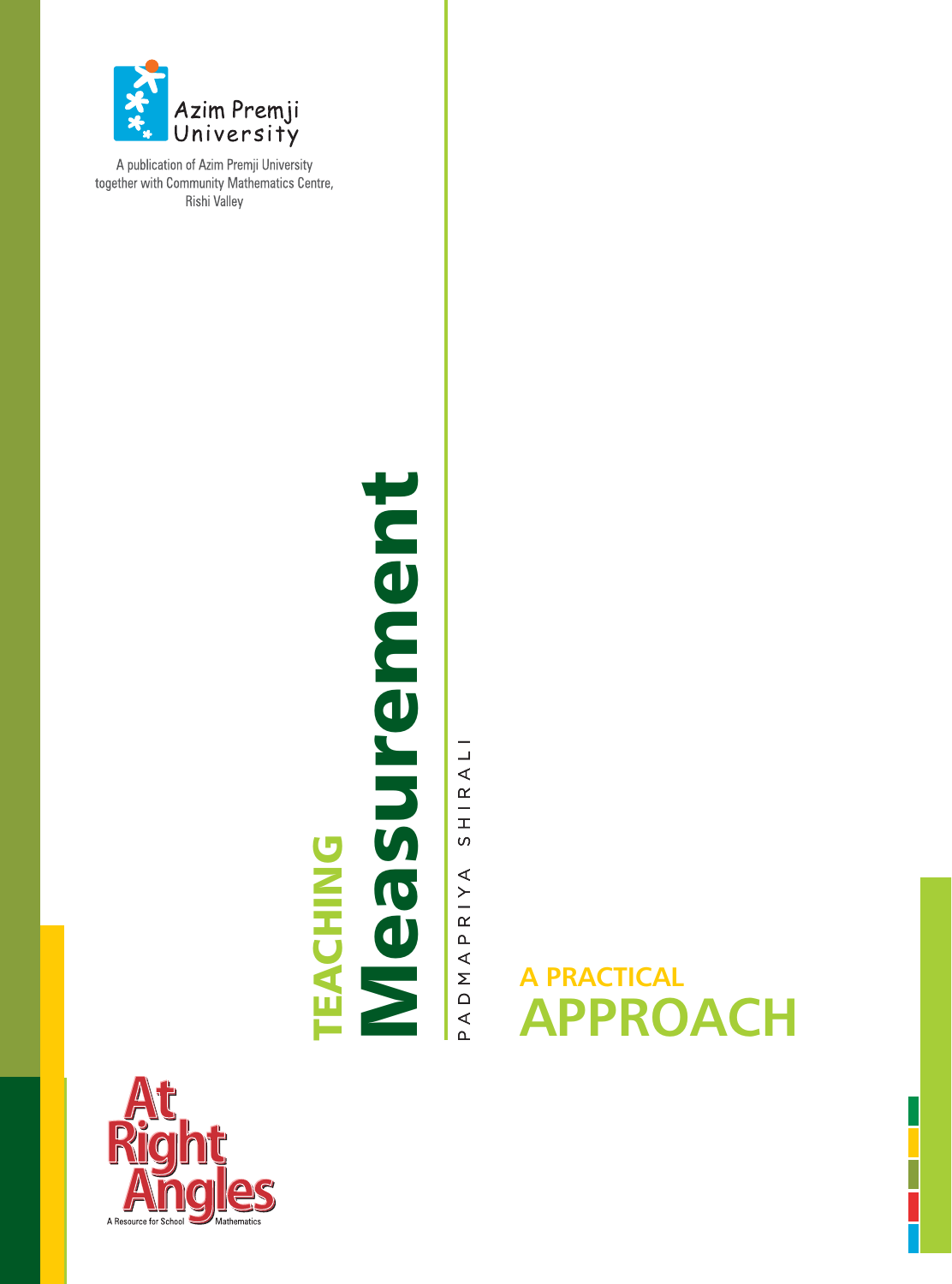Measurement occupies a unique position in the curriculum, for various reasons. As it is an essential everyday activity in human life, children are naturally exposed to measurement in various situations at home and elsewhere. Also, measurement overlaps both with numbers and geometry. It involves spatial dimensions as well as counting. In measurement, one is measuring one attribute in terms of another attribute. Also one is expressing a non-discrete quantity in terms of discrete numbers. Since there are different ways of measuring the given length or mass, the choice of the measure is dependent on the purpose that needs to be served. Children need to understand that some contexts require precision to a fine degree while some require approximate figures. A strong foundation in measurement concepts leads to a better understanding of decimal numbers in particular.

The focus of the teaching of measurement needs to be more on developing a proper concept of measuring rather than on practising measuring activities. As the topic is developed, children need to begin to appreciate under what situations measurement can be used, and the suitability of different measures in different situations. It is also important to create activities to the extent possible which have an inbuilt task in them, a task which is sufficiently interesting and challenging for the children to take up with enthusiasm.

I have focussed only on length, weight and capacity in this article. Measurement includes many other measures as well: measurement of time, of temperature, of speed and so on. I shall go into these in a subsequent piece.

Measurement activities often require tools which may be limited in supply. Also typically the activities require children to cooperate (like holding a rope tight or bringing two things together). It is best to organise children in groups of four and set each group a task.

Young children require both experience and maturity to understand measurement concepts. The awareness of quantity and appropriate language associated with that happens simultaneously. Words such as big, small, more and less are learnt at a very early age. However, they may take time to understand the principle of conservation of quantity or number. It is dependent on the experiential understanding and maturity of the child and develops slowly and varies from child to child. Also, they may hold false assumptions about weight or volume. For instance, they may believe that between two objects, the one that looks larger also weighs more. Or they may think that a taller container can hold more than a shorter container. However, a teacher can quicken the pace of development by exposing the children to meaningful activities and guiding them along by getting them to articulate their observations and ideas. Through conversation, a teacher can clear some of the misconceptions and help the child to acquire right understanding. The principle of conservation is a prerequisite in developing an understanding of the principles of measurement.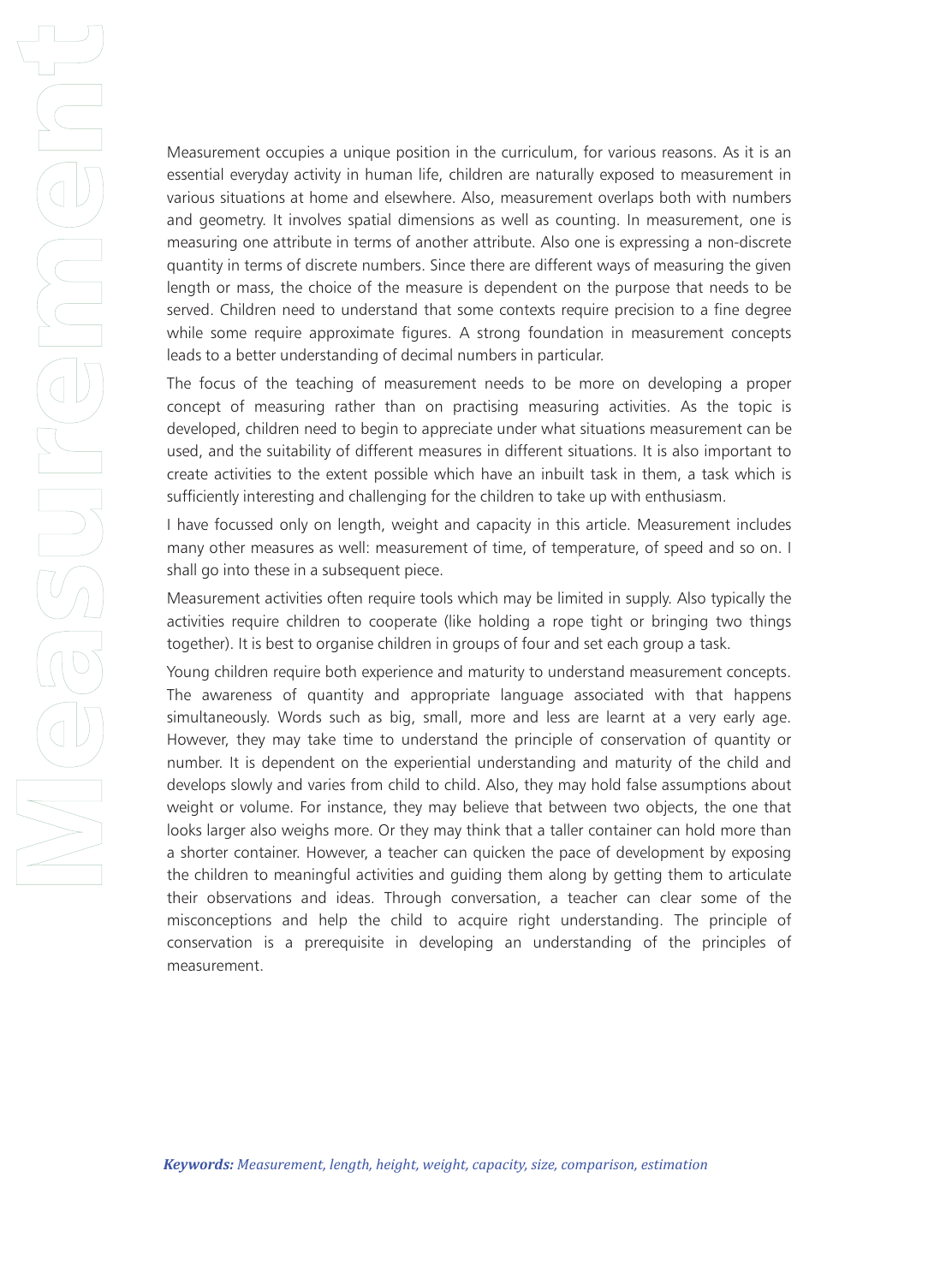# **ACTIVITIES**

## Preliminary activities for young children (3 to 5 year olds):

### To understand the attribute of LENGTH:

Materials: Straws, used sketch pens, ice-cream sticks or toothpicks, coloured paper strips or wooden rods of different lengths, coloured ropes or shoe laces of different lengths, pencils, beads and rope for threading.

Selection of materials is to be done carefully so that children can focus on one attribute. Large 2-D shapes and 3-D objects can be introduced at a later point as they have more than one measure (length, width and height).

Language to be introduced: long, short, tall, longest, shortest, thick, thin, wide, narrow, distance - related words (far, near).

Comparison of two objects of the same type: Let children compare two standing objects like two trees or two children standing on level ground to identify the taller and the shorter. Since the objects stand at the same level, there is no scope for confusion. Let them now do the same for two sticks or two paper strips to identify the longer and the shorter. An advantage of measuring strips is that they can be placed one over the other. To compare the strips, the children will need to bring them close to each other. At this point, the teacher must check to see that the child has placed the strips so that the lower ends have the same starting point. If not, the teacher will need to help the child understand that in order to compare lengths, the objects must be aligned at the starting point.

Comparison of two objects of different types: Let them compare the lengths of a pen and scale, chalk and duster, a pencil and scissors.

Task 1: Give each child a straw and ask the children to get an object as long as the straw. They may find a pencil, a book, a leaf or a broom stick. In the process of locating the object, they would have tested it against many objects and acquired practice in comparing lengths of objects.

Comparison of more than two objects: Given a set of objects (pencils, chalks, paper strips, sticks and so on) with different lengths, they can arrange the objects in order of their length. Children can make bead chains and hang them in length order. Note that bead chains provide an opportunity to make numerical comparisons too: "The blue bead chain is two beads longer than the red bead chain."

Task 2: Ask children to form groups of four and have each group stand in height order.

Task 3: Sorting activity: Materials: Coloured straws or crayons of four different lengths as shown in the picture shown in Figure 1, with a few of each size. Ask the children to sort the straws or crayons into groups of equal length.

Introduce the words 'wide' and 'narrow' in various contexts: Opening and closing the door, pointing to the gap (wide and narrow); or wide/narrow paper strip. Young children enjoy physical activities and they can demonstrate the meanings of these words by opening their eyes ('wide open', 'tightly shut'), parting their fingers, etc.

Provide opportunities for checking other forms of lengths like *width* and *thickness*. Again, ensure that they



Figure 1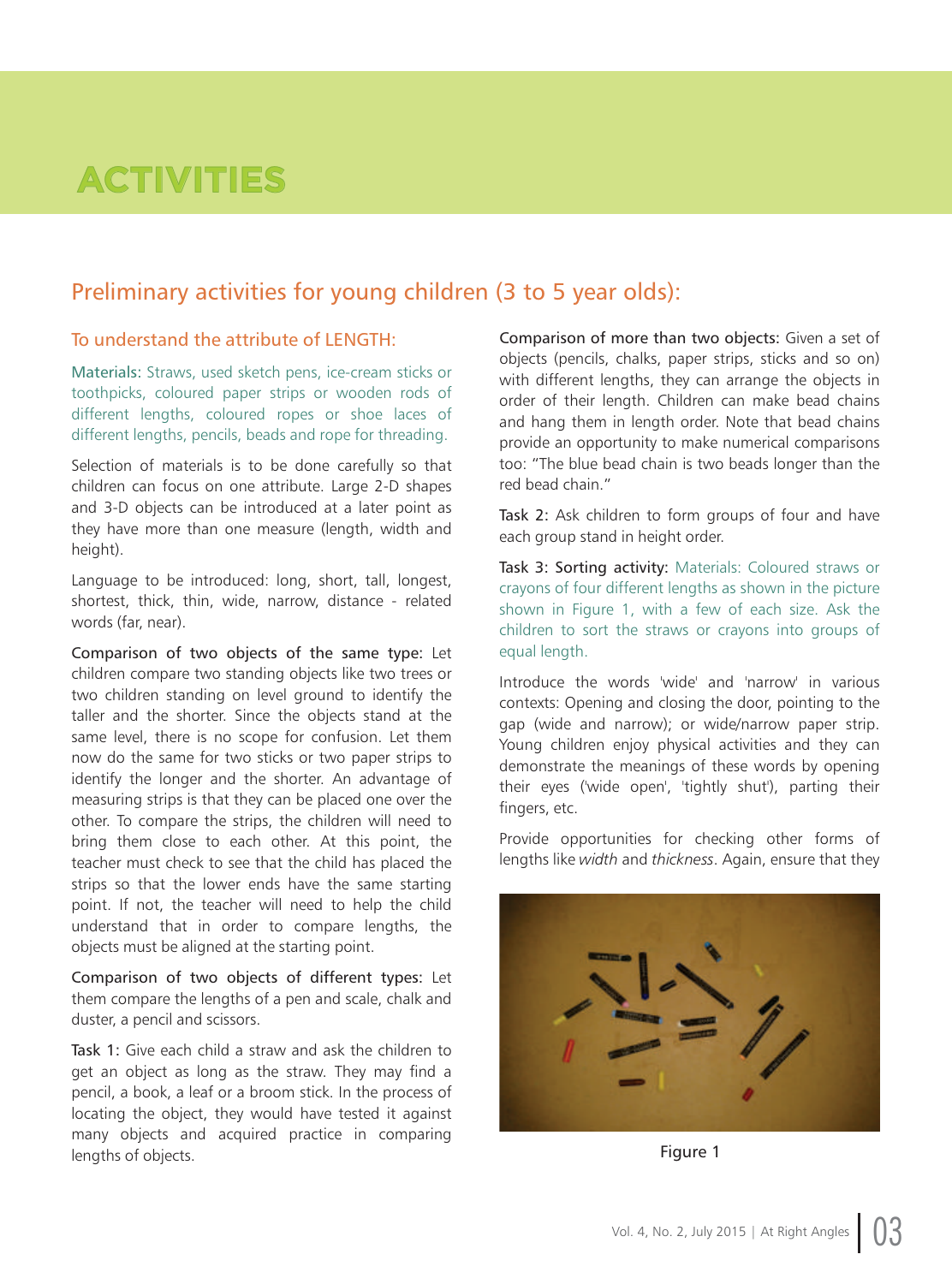have aligned the objects correctly. Let them compare the widths of two note books, widths of two pencil boxes, etc. Encourage them to use appropriate words: "The English notebook is wider than the Math note book" or "His pencil box is narrower than her pencil box", etc. Let them compare the width of a chalk box and a pencil box, width of a duster and ruler.

Similarly introduce words like *thick* and *thin* by pointing to a thick book and a thin book, and a thick line and a thin line. They can observe the different fingers on their hand and describe them in terms of these words.

Task 4: Let each group of students collect four sticks and use the words thick, thin, thicker than, thinner than, as thick as, in between, etc to describe them. Let them arrange the sticks in order of thickness.

Comparisons of objects with more than one attribute: In the case of 2-D shapes and 2-D objects, comparisons can be made based on different attributes. "The text book is longer and wider than the note book." The door is taller than the window, but the window is wider than the door." "The bench is wider than the table, but the table is taller than the bench." And so on.

The teacher may pose a problem: "Is there a box in which I can keep the duster?" Let the children experiment with various boxes in the class and give reasons for why it will fit or why it will not. "Can it fit into the chalk box? No, the chalk box is not long enough. Can the duster fit into the pencil box? Yes, it can as the box is longer than the duster and wider than the duster." Many more questions of this kind can be posed. Can the book go into this bag? Will the map fit in this space?

### To understand the attribute of CAPACITY/ VOLUME:

Materials: Large tub or a decent sized sand pit, cups of different sizes, narrow tall containers, wide short containers, discarded transparent plastic bottles, transparent plastic bowls, cardboard boxes of different sizes, sand, beads, cubes and boxes, bricks or wooden blocks. Bucket, mugs, funnel, sieve and water.

Children need to experience activities involving filling, pouring, packing, fitting and emptying to understand the principles involving capacity. With small children we do not use the words *volume* or *capacity*. Instead we pose questions such as: "Does this hold more than that?

Children take great pleasure in filling slightly damp sand into containers and inverting them to get sand moulds. This is potentially an excellent opportunity to bring out concepts related to shape and capacity. Once the children have made several sand moulds with different objects on the ground, an interesting question to pose is: "Identify the container used to make each mould." Secondly, moulds come in interesting shapes based on the containers used: cylinders, cones, truncated cones, cuboids and cubes. Children can describe these shapes in their own way. Thirdly, a discussion can ensue on finding the bigger mould.

Let children compare capacities of two containers by filling one with sand and then pouring out the same sand into the other container. Let them repeat this activity with different containers. Initiate a conversation with the child to check whether the child has realised that if the sand does not fill the second container, then the second one has greater capacity. And if it overflows, then the first one has greater capacity.

It is quite common for young children to think that a tall container has greater capacity than a short container. It is only through experiences of filling and testing that they begin to realise that this may not always be true. Usage of transparent containers makes it easier for children to see the capacities of different containers. Give children two plastic containers of equal height, one with a narrow base and one with a broad base. Let them fill each one with a cupful of water. Ask: Why is the height of the water in one more than in the other?" Let them understand that the size of the base is more in one than in the other. Devise more such experiments to remove misconceptions.



Figure 2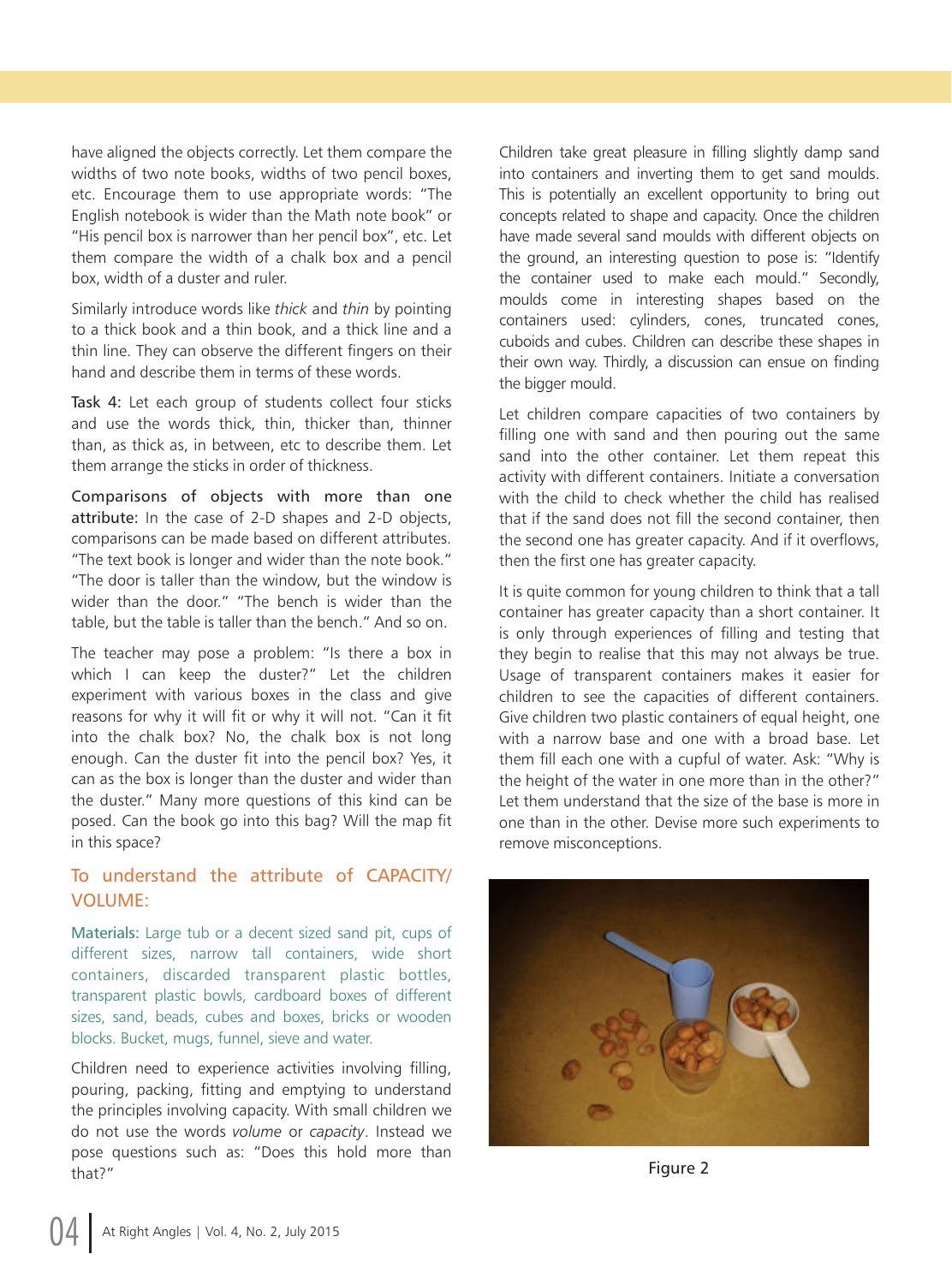### To understand the attribute of WEIGHT:

Materials: Large tub, few cups or mugs of same size, small cardboard boxes, sand, water, beads, used pens, leaves, chalk pieces, different objects of varying weights.

Let children pick up one object in one hand and one in the other to compare their weights.

Let children play around with filling a cup with various materials such as sand, chalk pieces, stones etc, and ask: "Which material is the heaviest?" "Which is the lightest?"

Children may have notions about length and weight or volume and weight which are incorrect. Give simultaneously opposite examples as given below to prevent and clear any misconceptions that may arise with regard to weight.

### A larger object does not always weigh more.

Give children a large balloon and a tennis ball. Let them compare their weights and see that even though the balloon is larger in size, it weighs less. Also, give two other objects where the larger object does weigh more, say a thick book and a thin one.

### A larger quantity does not always weigh more.

Fill a large packet either with cotton or saw dust. Fill a smaller packet with sand so that the weight of the sand packet is more than the sawdust packet. Let children lift both objects and find out which has greater weight.

### Objects of the same length may have different weights.

Give children different objects of the same length, say a paper strip and a wooden or metal rod. Let them pick up the objects one in each hand and compare the weights. Do the same with more pairs of objects of the same length.

Weight of a larger number of one type of object is not always more than the weight of a smaller number of some other type of object.

Give children five balloons or table-tennis ('ping pong') balls and a cricket ball. Let them compare the weights of both and see. Let them realise that a greater number does not necessarily imply more weight.

Tie a rope from one end of the class to another with a basket hanging from it as shown in figures 3 and 4. Pull it taut. Let children experiment with placing different objects in the basket to find the heaviest and the lightest.

# Measuring activities for 5 to 7 year olds:

Measurement of LENGTH with 5 to 7 year olds: Comparisons of objects which need another object to be used as a measure:

### **Task 5:** Is the cupboard in the class wider than the door?

This requires comparison of objects which are fixed and cannot be placed next to each other.

Questions of this kind require the use of another object to be used as a measure, say a string. The cupboard is first measured with a string and a blue mark is made on the string marking the endpoint. Then the same string is used to measure the door and a red mark is made on it at the new endpoint. From the two marks we can determine which one is the wider object. Or two strings can be used and laid next to each other for comparison.

Children can be encouraged to use their feet or arms to make comparisons of fixed objects. Example: The width of the classroom steps is longer than my foot, and the width of the steps on the slide is shorter than my foot.

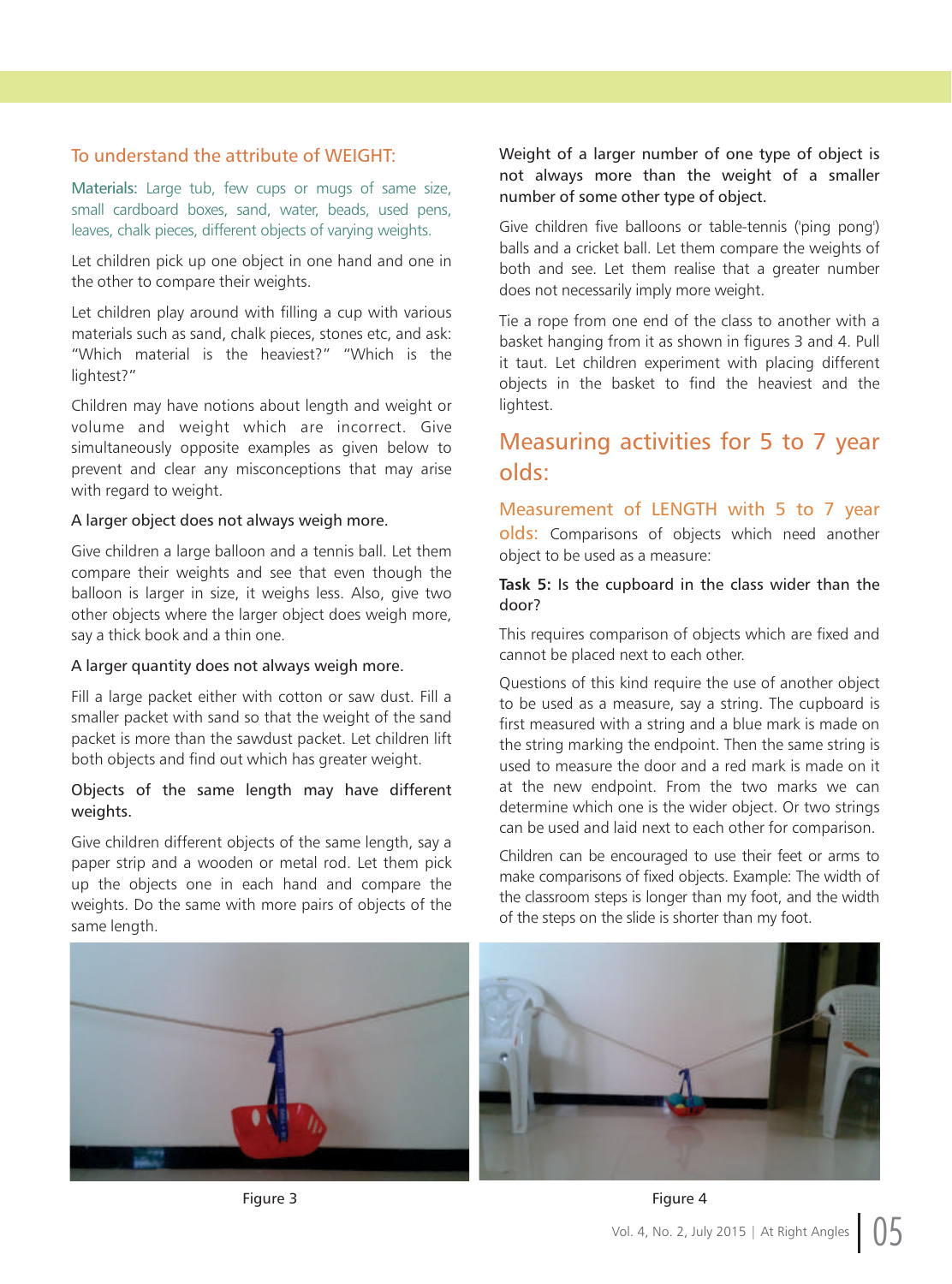Task 6: Who has the biggest head? Let children work in pairs and use a string to measure the length around the forehead. They can mark the strings and lay them out straight for comparison.

The level of accuracy needed in measurement depends very much on the context. In many of our day to day activities, we use non-standard units (NSUs) routinely as we need only approximate values. By approaching measurement through the usage of NSUs, the measurement concept becomes clear to young children. A scale with numbers and fine divisions can be better appreciated by the child when he or she constructs the scale and marks the numbers on it.

### Pose a task: Is the length of the class more than the width? If so, by how much?

Children select a unit available in the class like a straw to measure the length of the room and the width of the room in terms of number of straws and determine which is bigger. Selection of the unit should be attempted by the child on his/her own. He/she needs to develop the skill of choosing the right unit. It is only through trial and error that the child begins to realise that a large unit will not give a useful answer, while a very small unit will make the number large and unwieldy. Later, guide the children to use straws or wooden blocks for measuring longer lengths and icecream sticks or paper clips for measuring smaller lengths. Beads can be used for measuring very small lengths but they tend to roll.

While they measure with NSUs the teacher needs to watch out for the following:

- Do the children know where to begin and end? Have they left any gap at the start, or is it aligned correctly?
- Have the children placed the units one after another without gaps or overlaps?
- Have they managed to form a reasonably straight line or has the line become curved?

If the teacher notices that any of the above conditions have not been met satisfactorily, he/she should initiate a discussion or demonstrate to them why it would give an incorrect result. Also, while using straws and sticks an uncovered space might result at the end. Teacher can help them to do rounding.

I once asked a group of preschool children, varying in ages from 3 to 5, to make the longest possible train in the class using blocks. It was very interesting to see the engagement that ensued. One child began to form a

line of blocks from the middle of the room. Soon they laid out a string of blocks and reached one end of the room. Just as they thought they had finished another child noticed that they had started from the middle and that they could extend it in the other direction too. Quickly more blocks were picked off the shelf and unloaded to complete the train to the other end as well. Since they had not lined the blocks against the wall, their train was not absolutely straight. When I asked 'how many bogies are there in your train?, with great enthusiasm they counted off in chorus and found it to be 114 bogies. The counting itself did not go smoothly as the younger ones were uncertain about some numbers. But the older ones corrected them, and they finally arrived at the correct number. I then asked them: "How many bogies long is the room?" They took some time to respond and this time it was the older ones who saw the correspondence between their train and the length of the room and answered correctly.

Measurement of curved lines: Let children use small units like ice-cream sticks or paper clips and measure the length of curved lines or length around a circular shape. "Whose shape has the biggest round?" "How much bigger is this flower pot than the other?"



Figure 5

As children go through the experience of measuring lengths with NSUs they need to absorb certain essential principles involved. One principle is that they need to use the same unit repeatedly while measuring one object. Secondly to make comparisons between two lengths they need to use the same unit for measuring both. Thirdly they begin to see that measurement with a larger unit will result in a smaller count and measurement with a smaller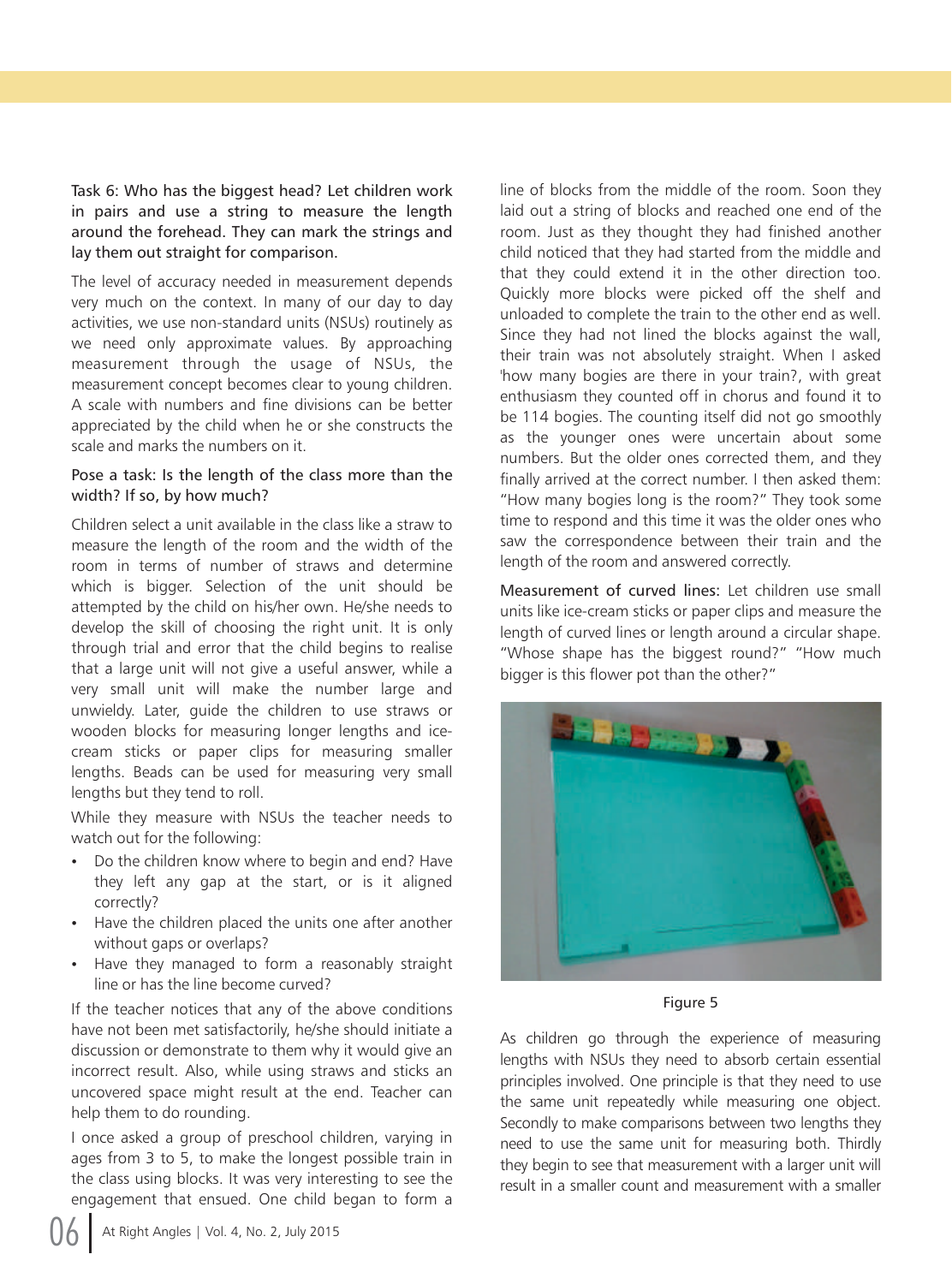unit will result in a larger count. They will later be able to appreciate that the choice of the measuring unit depends on the level of accuracy that is needed.

### The teacher can devise activities which lead to an understanding of measurement processes and skills.

Materials: A long strip, three measuring units of different length (chalk, tooth pick, straw).

Let children measure the long strip with each unit. They will see that when they measure with straws they get a small number, when they measure with a chalk they get a larger number and when they measure with a toothpick they get a still larger number.

Body lengths: Let children work in pairs. One child lies on the floor, and the other traces the outline of his body with a chalk. Let each child measure the length of his body using straws or sketch pens.

Help them to record the information. Similar activities can be done by tracing the foot or palm of each child and selecting a suitable measurement unit.

Using body measures as NSUs: Children now begin to measure lengths using the foot as a unit of measurement. They also use hand span and paces, though this requires greater motor co-ordination to get it right. Sports and games activities provide many measurement opportunities.

Task 7: Mark a circle on the ground outside or in the veranda of the school. Let children take turns to stand in the circle and throw a stick, one by one. Let them measure the distance thrown using feet or paces.



Figure 6

Constructing Rulers of different units: Let children build cardboard rulers using a straw or ice-cream stick as a unit, as shown in Figure 6. Let them number the markings as '1 straw' or '1 stick.' This will help them understand that '1' points to the place where one straw ends and the second one begins. Children often make errors in measuring by not aligning an object with zero on the scale as they do not understand that the number '1' is at the end point of the measuring unit.



Figure 7

Show them why aligning the starting end of an object with zero facilitates reading of information. At the same time, expose them to measuring lengths of objects which are not aligned, as shown in Figure 7, so that they understand the need to subtract the first number from the second number in order to determine the length of the object.

### Measurement of **CAPACITY** for 5 to 7 year olds:

Materials: tub, plastic bottles, plastic containers (some with small base and some with large base), cups or glasses, cardboard boxes (all these items should be of different sizes), plastic or wooden cubes for fitting into the boxes, sand and water.



Figure 8

Children can compare the capacities of two or more containers by filling the containers with sand measured with a cup and count the number of cupfuls each one holds. Ask questions which require them to apply their understanding: "Does this cup hold double of that cup?" "Will the container fill up if I pour one more cupful?

Let each group of four children select one large container and three differently sized cups for measuring the capacity of the container. Ask questions which will require them to reason out their answers. "How many small cupfuls of sand did you use to fill the bowl?"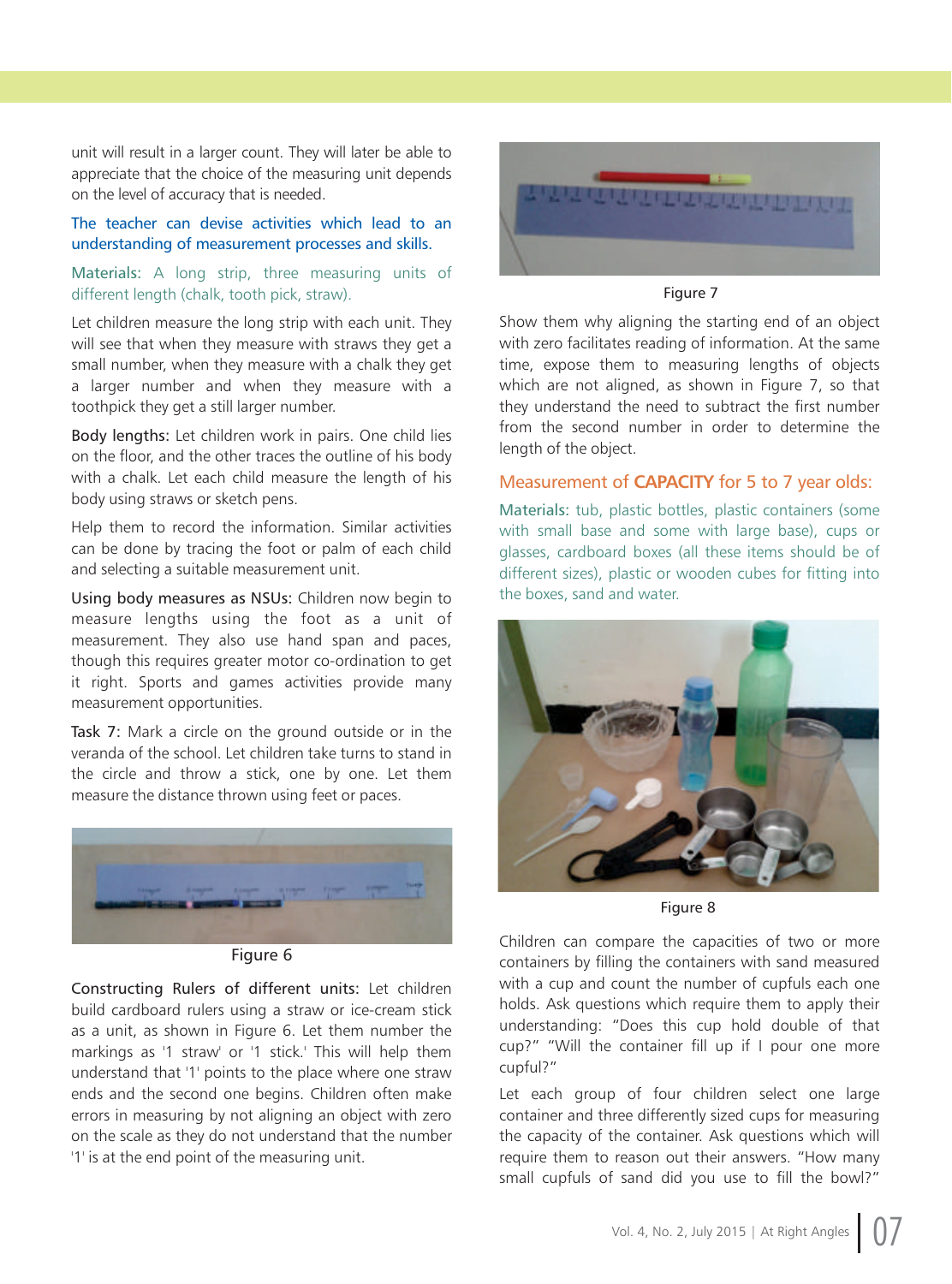How many big cupfuls of sand did you use to fill the bowl?" "Why did you get a smaller number?" Point to a size which is in-between and ask: "What will happen if you use this cup?" Point to a bowl which is smaller in size than the one measured and ask: "How many small cupfuls of sand will this hold?

They can measure the capacities of their water bottles. Children's water bottles come in various shapes and sizes, and as they measure them they will see that objects which look different in size and shape may have the same capacity. They can also measure the capacities of their tiffin boxes by filling it with cubes.

### Measurement of **WEIGHT** for 5 to 7 year olds:

Materials: Give children a collection of objects and ask them to pick up pairs of objects which are similar in weight.

Building a sense of weight: Give children some identical cardboard boxes each containing an object which they have handled before (examples: chalk, duster, crayon box, tennis ball, stapler, punch), of different weights. Mention the names of the objects used. Let children pick up each box in turn and guess the object in the box based on the weight.

Hanger balance: Build a hanger balance as shown in Figures 9 and 10 for children to compare weights of different small objects.





With older children in the primary school, the teacher Figure 10

should use the knowledge and experiences that children already possess with regard to usage of length, weight and capacity. Children would have already witnessed usage of length while buying cloth, when they visit a tailor, while buying shoes, height chart in a doctor's clinic, etc. They would have experienced weights while buying vegetables and sweets, on packaged products, in a doctor's clinic, in baking activities, etc. They would have experienced capacity while having cool drinks, buying milk or oil, drinking water cans, metre readings of petrol consumption, etc.

# Measuring activities for 7 to 9 year olds

### Measurement of LENGTH for 7 to 9 year olds:

Need for standard units: Select a long object in the classroom, say the blackboard or a wall, for measuring its length. Ask different children to measure it using hand spans. The teacher can also measure using his or her hand span. It will be noticed that slightly different answers are obtained. Discuss with the children the reasons for such differences. Point out the difficulties that can arise if we had to ask a carpenter to make a frame for the board and we specified the dimensions using NSUs. Bring in the need for standard units as measures.

Sense of centimetre: Now one can make the transition to the standard units of centimetre and metre. Show a centimetre ruler to the children and help them understand the markings. Typically, the zero mark is a little off the edge of the ruler. The teacher must explain this so that the children clearly see that the cm length begins at the zero mark.

Normal rulers come with millimetre markings as well. If one wishes to avoid teaching millimetres at this stage, it is good to prepare and keep centimetre rulers in the class, so that one can introduce millimetres at a later point. During the days when wooden rulers were available, I used the back of the ruler to create cm markings. However, if children are curious and ask about the smaller divisions within the centimetre markings, the teacher can explain about millimetres as well. Let the children count the divisions and see that 10 millimetres makes a centimetre, and that a millimetre is useful for very small lengths. However, while recording measurements they can write lengths as 1 cm and 5 mm, or 15 mm. Decimal notation can be taught later.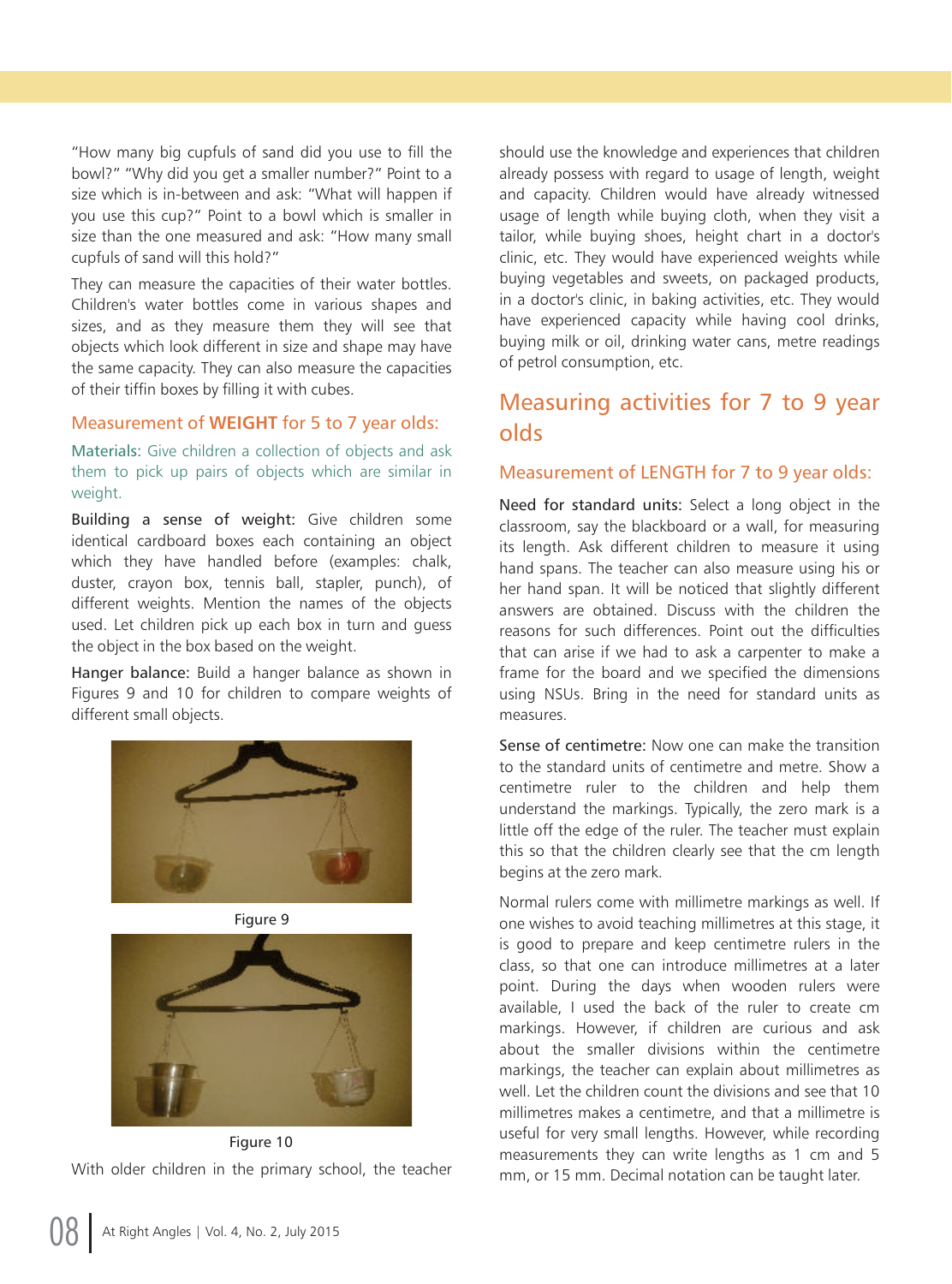Construct a ruler with only centimetres marked: Even though children have rulers of their own, it is still worthwhile to get children to build rulers with cm markings and number the markings as 1 cm, 2 cm, etc. In the act of constructing and making markings and labelling them, their understanding of a measuring scale and its divisions becomes clearer.



### Figure 11

Let them now observe a normal ruler and describe it in terms of the main divisions they see, how each division is further divided into subdivisions, the numbering on the ruler, etc. Verify whether they understand this completely and whether they are able to use it correctly.

Let children measure various objects in their bag, recording the information in a table form. Some questions are always big hits with children: "Who has the widest smile?" "Who has the longest nose?" "Who has the longest palm?" While measuring length, ensure that children do not confuse length with area measure. Length is a linear measure whereas area is a surface (2- D) measure.

Building estimation skills using body measures: Let children find and look for cm sized parts in their body. Ask: "Which finger nail is about 1 cm wide?" Once that is clearly established, they can learn to use their sense of a centimetre to estimate lengths of other small objects.

Practice activities: Children can be given coloured streamers to cut 1 cm pieces without measuring. They can later make a collage and hang it in the class. Toilet roll paper can also be used for cutting and estimation activities involving bigger lengths like 10, 15, 30 cm.

Let them go on a cm hunt and find natural objects which are about a cm long.

Shoe size: Let them measure their foot size and see how it corresponds with their shoe size.

Footprints: Make children into groups of four. Using old newspapers, each group can print their footprints using poster colour. Other groups have to match the footprint with the right person.

Let children collect some small objects like screws, pen

caps, chalk pieces, bottle caps, etc. Let them make a table listing these objects and write their estimations before checking and writing the actual measurements next to them.

Construction activities: Measurement becomes meaningful when children are given construction tasks for which they need to use measurements. Create a box to hold a given object. Make a paper T-shirt for a friend, using a newspaper. Create a streamer decoration for the classroom. Make a *rangoli* design in the centre of the floor.

Sense of metre: Show them a metre ruler and demonstrate usage of it in measuring a few objects in the class. It is good to cut and keep a few 1 metre pieces of rope for measurement activities. Let the children use it for measuring arm length, height, etc. They can describe these measures in terms of "my arm is less than a metre," "my leg is less than a metre," "my height is more than a metre."

### Building estimation skills using body measures:

Demonstrate that the distance from one shoulder to the tip of the opposite arm is roughly a metre (for an 'average' adult). They can now begin to use this as a rough measure in various estimation activities.

On a daily basis, pose questions about the lengths of new objects inside or outside the class which require them to use their sense of cm and metre. To reinforce the sense of how large is a metre, ask questions such as: Guess the length of a cycle and a car. Guess the width of a road." They can later measure the width of a narrow road and a broad road, and the width and length of a car.

### More on metres:

### **Materials:** Measuring tapes, metre rulers.

By class 5, they can measure lengths of paths from the school gate to the school, or the length of the school veranda, or the road in front of the school. At this point one needs to discuss rounding to the nearest whole figure.

They should also be given tasks which require them to measure lengths in parts and add them like total length around a building or a garden bed. They can also be given broken up tasks so that pairs of children measure lengths from opposite directions and add them to arrive at the total figure.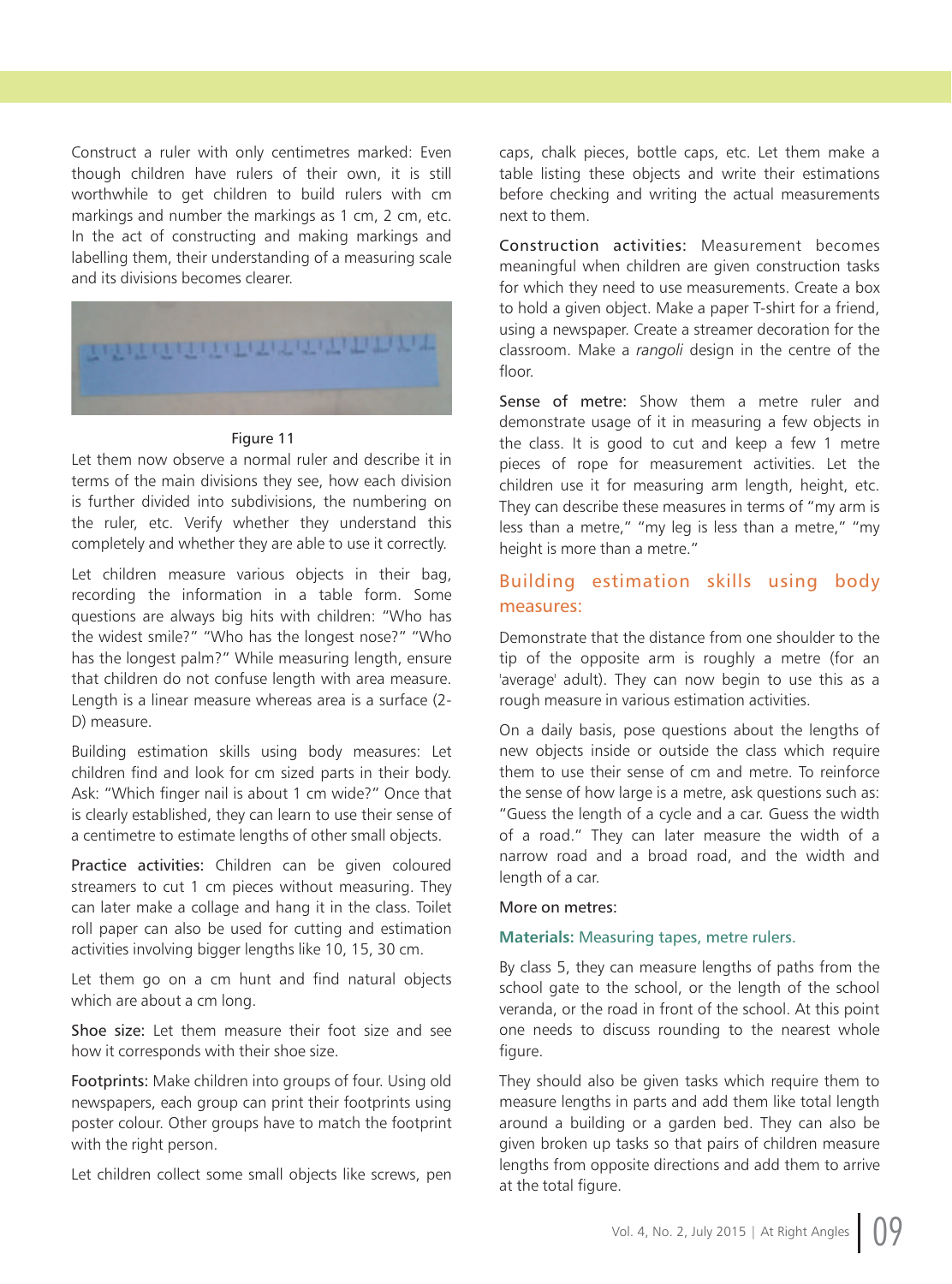Different routes: Ask the children to think of the various paths they can take from the school gate to their classroom. Let them guess the length of these routes. They can then measure these lengths and share their measurements in class.

Children of primary school find it difficult to develop a sense of kilometre. However, sports events which involve running on 50 m, 100 m and 200 m tracks will help children develop a sense of these measures.

Task 8: Given a simple local map depicting lengths in kilometres, children will be able to work out the lengths of the shortest routes connecting various pairs of places.

Foot and inches: Since many measurements are done using feet and inches as measures (rather than metre and cm), children can be taught these in a subsequent year once they thoroughly understand cm and metre.

Building estimation skills using body measures: Let children use the knowledge of their own height to estimate the heights of various objects in the class. Get them to articulate how they think about it. They may say: "this seems to be double my height" or "This is slightly more than half my height" or "This is close to my height," etc.

Let them estimate height of the door, height of the class room, height of the tube light, bench, chair, height of the flag pole, etc. This can be followed by actual measurement activities using a foot ruler or a metre scale.

Task 9: Match object and length.

Prepare a set of object cards and length cards. Object cards can have labels and pictures of familiar objects and animals with varying heights (dog, elephant, coconut tree, table, stool, flower pot, doorstep ) and the length cards can have possible heights in metres, centimetres.

Children will have to use their sense of length to match these cards.

### Measurement of CAPACITY for 7 to 9 year olds:

**Materials:** Litre bottles, half litre bottles, 100 ml, 50 ml, 250 ml measuring cups, measuring spoons, 5 ml and 10 ml measuring caps of medicine bottles, normal glass, standard cup, paper cups, spoon, bucket and bathing mug, containers with labels showing capacity, sand, water, cardboard boxes, cubes

Building sense of capacity of everyday objects (drinking

glass, teacup, spoon, water bottle): Let children fill a tumbler using a 100 ml measure and check its capacity. Let them also fill a tea cup and a spoon with appropriate measuring units and check their capacity. As 1 litre bottles are widely used, children are quite familiar with them. They can also measure a bath mug and a small bucket. Once they are completely familiar with the capacities of these objects, they will be able to use this knowledge for estimating the capacities of other containers.

Create a calibrated bottle: Let children use a standard transparent bottle. They can fill it with 100 ml measure and mark on the bottle with a marker pen. They can record in multiples of 100 or 250, 500, 750, etc.

Let children use cubes to fill different cardboard boxes (toothpaste box, soap box) and compare capacities of these boxes.

Task 10: Building boxes with interlocking cubes or plain cubes: Give each group of children 36 cubes.



One challenge could be to build open boxes with them. What is the maximum capacity of these boxes? Another challenge can be to make all the



Figure 12 Figure 13



Figure 14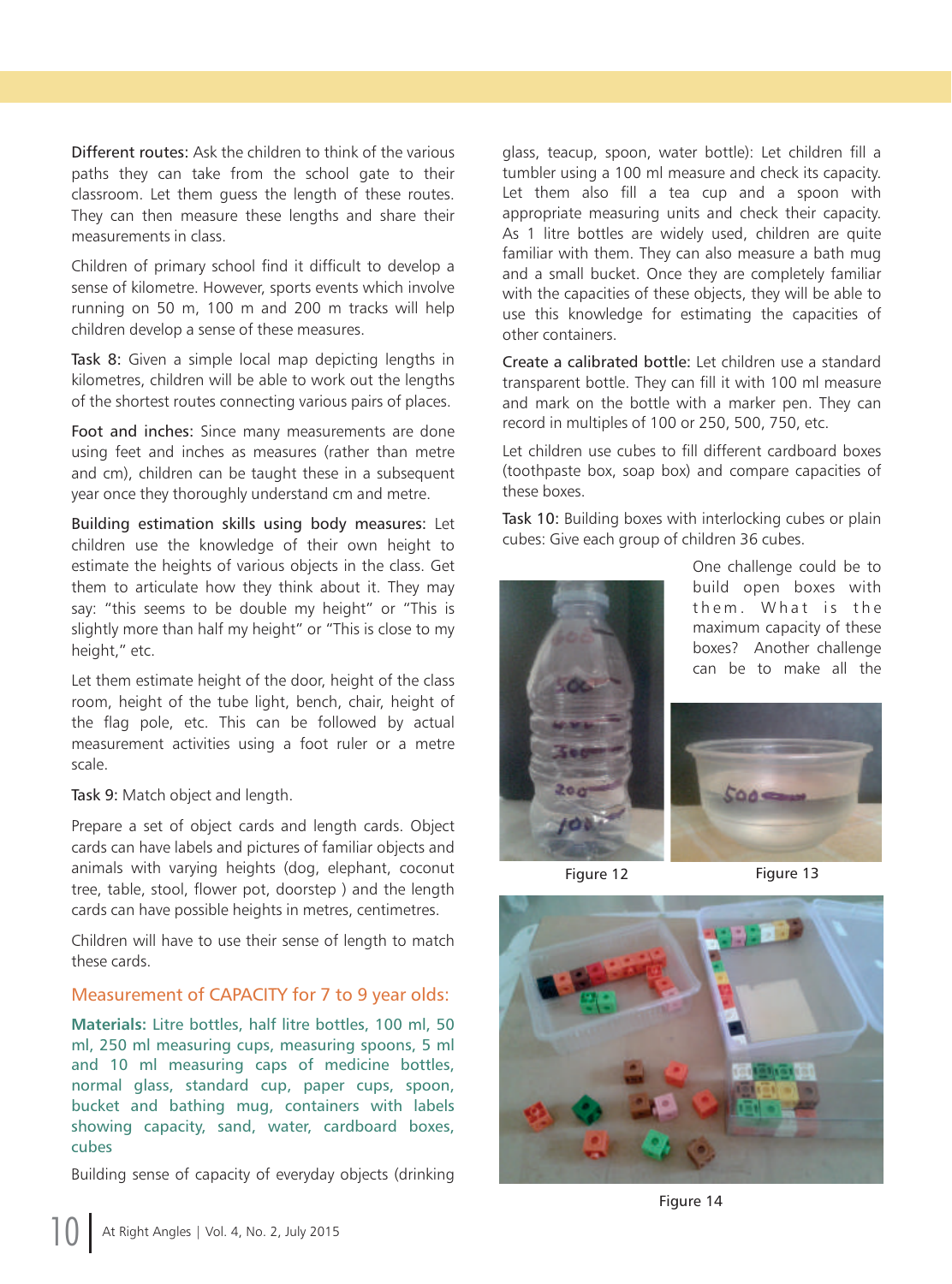possible types of cuboids with them to see how many differently shaped cuboids can be made from the same number of cuboids.

Checking capacity through displacement: Place a small bucket filled completely with water in a tub. Lower a closed bottle into the bucket. Let the water which has spilled out be collected carefully and poured into the immersed bottle. What is noticed?

### Measurement of WEIGHT for 7 to 9 year olds:

Use a rubber band and a clip along with a basket as shown in figures 15 and 16. Let children select three objects and guess the heaviest and lightest among them. Children can now hang the objects from the hooks and measure the lengths of the stretched rubber band. Do they see a relationship between the weight of the object and the length of the stretch?

**Materials:** Balance made by the children, real balance if possible, 50 gm weight, 100 gm weight, 250 gm weight, 500 gm weight, 1 kg weight (it is easy to put together some stones of equivalent weights packed into cloth bags).

Let children measure the weights of many everyday objects.

Let them build a sense of the weights of some objects they use every day, weights of their tiffin box, water bottle, notebook, biggest textbook, pencil box, pencil, etc. They should use actual weights for the measurements and record the results. Using knowledge of these weights, they should be able to estimate the weights of other objects in the class.

Game: Find a match! One child picks up any object, e.g. a rubber ball, and asks the others: "Find a match for the rubber ball." The other children try to find another object with a similar weight. They can later compare the actual weights using the balance. Whoever comes closest is the winner.





Figure 15 Figure 16

Home project: Let children look around in the house, particularly the kitchen, and ask their parents to make a list of items bought in gm, kg, litres, etc. Discuss the need for smaller measures like gm in medicines and cooking, and the need for larger measures like tonnes.

Building estimation skills: Estimation is a skill learnt through trial and error. One learns from the feedback one gets and the skill gets refined. Children use estimation frequently in daily life. They may not even be aware that they use estimation when they race or jump or leap from one place to another, when they estimate the length of paper needed to make a paper plane or the time they need to complete their homework.

Build the estimation skills by specifying the measure of one object to determine the measure of other objects. If the weight of an orange is known, weights of other fruits like apple, sweet lime, banana, lemon and coconut can be estimated by comparing them mentally and then multiplying or dividing by a suitable factor. Similarly, if the height of the classroom is known, then other heights like the height of the building, the flag pole, the gate, the door, the black board can be estimated. Another important approach used in estimation is to estimate the length or weight of a small portion of the actual object. Example: If one wants to estimate the height of a book shelf with 6 divisions, one will estimate the height of one division and then multiply by the appropriate factor.

### Activity: Find the unit used.

Create a worksheet or a set of cards which give measures of various objects without specifying the unit used. Let children use their sense of measure to decide which unit has been used. Example: Rishi is 120 tall; weight of this apple is  $125$  ; the handkerchief is 25

long; the shoe is 130 long; this jug's capacity is 2000 \_\_\_\_.

Body awareness: Height: Class room can be a place where the heights of children are recorded on the wall (behind the door) with a pencil. Children can record their height in centimetres, or feet and inches, in their math notebook at the start of the year. They can check it again half way through the year and at the end of the year.

Weight: A weighing scale can be brought to the class at the start of the year and children can record their weight in their note book. They can repeat this activity at the end of the year.

The Teacher can discuss the results. Correlation between increase in height and weight can be observed in many cases.